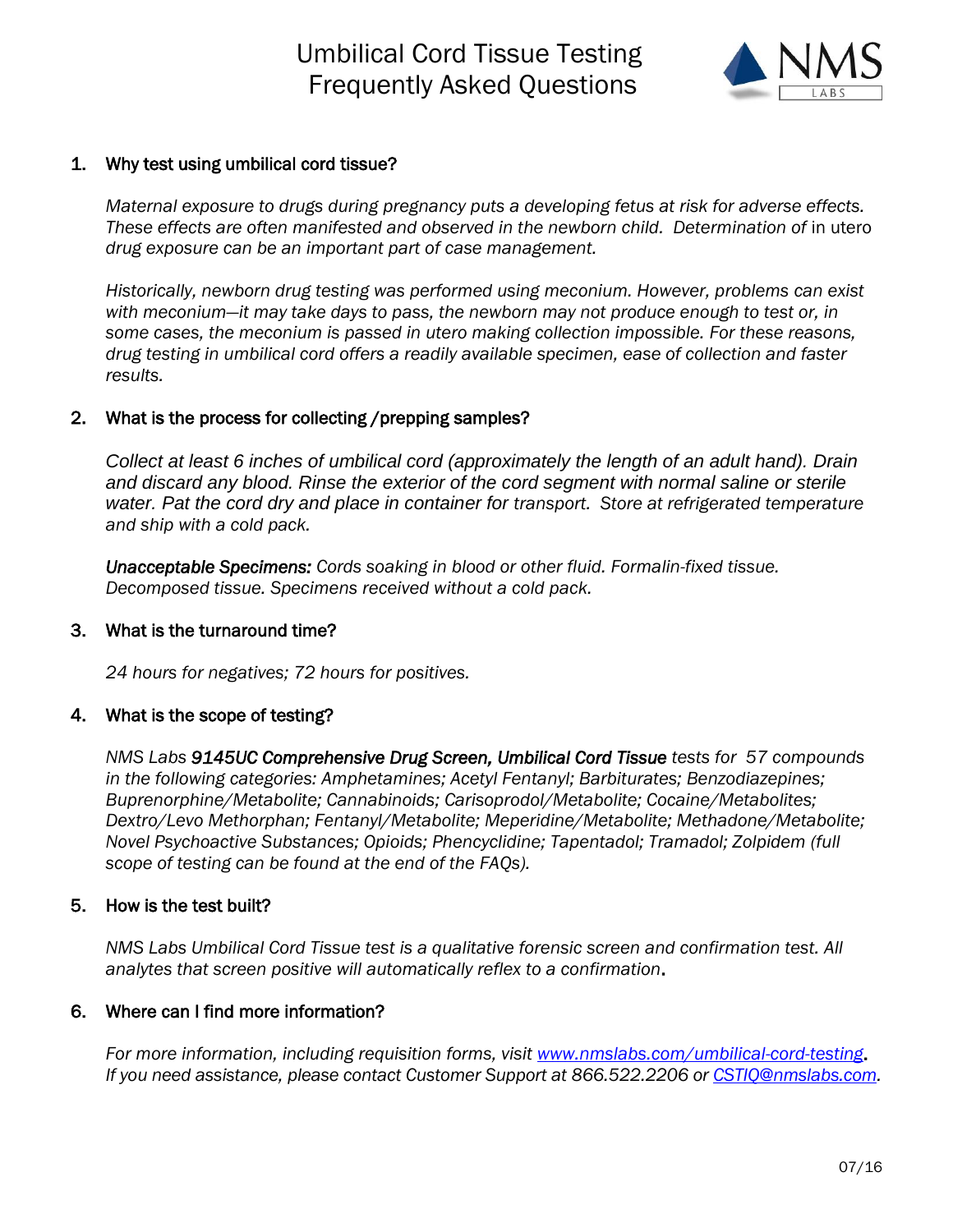

# **Scope of Testing**

Effective Date:7/19/2016

| <b>Compound Description</b>        | 9145UC                  |  |  |
|------------------------------------|-------------------------|--|--|
| 6-Monoacetylmorphine - Free        | $\overline{X}$          |  |  |
| 7-Amino Clonazepam                 | $\overline{\mathsf{x}}$ |  |  |
| <b>Acetyl Fentanyl</b>             | $\overline{\mathsf{x}}$ |  |  |
| Alprazolam                         | $\overline{\mathsf{x}}$ |  |  |
| Amphetamine                        | $\overline{X}$          |  |  |
| Benzoylecgonine                    | $\overline{\mathsf{x}}$ |  |  |
| <b>Buprenorphine - Free</b>        | $\overline{\mathsf{x}}$ |  |  |
| <b>Butalbital</b>                  | $\overline{\mathsf{x}}$ |  |  |
| Carisoprodol                       | $\overline{\mathsf{x}}$ |  |  |
| Chlordiazepoxide                   | $\overline{X}$          |  |  |
| Clonazepam                         | $\overline{\mathsf{x}}$ |  |  |
| Cocaethylene                       | $\overline{\mathsf{x}}$ |  |  |
| Cocaine                            | $\overline{\mathsf{x}}$ |  |  |
| Codeine - Free                     | $\overline{\mathsf{X}}$ |  |  |
| Delta-9 Carboxy THC                | $\overline{\mathsf{X}}$ |  |  |
| Delta-9 THC                        | $\overline{\mathsf{x}}$ |  |  |
| Desalkylflurazepam                 | $\overline{\sf x}$      |  |  |
| Dextro / Levo Methorphan           | $\overline{\mathsf{x}}$ |  |  |
| Diazepam                           | $\overline{\mathsf{x}}$ |  |  |
| Dihydrocodeine / Hydrocodol - Free | $\overline{\mathsf{X}}$ |  |  |
| <b>EDDP</b>                        | $\overline{\mathsf{x}}$ |  |  |
| Ethylone                           | $\overline{\mathsf{x}}$ |  |  |
| Fentanyl                           | $\overline{\mathsf{x}}$ |  |  |
| Flunitrazepam                      | $\overline{\mathsf{x}}$ |  |  |
| Flurazepam                         | $\overline{\mathsf{X}}$ |  |  |
| Hydrocodone - Free                 | $\overline{\mathsf{x}}$ |  |  |
| Hydromorphone - Free               | $\overline{\mathsf{x}}$ |  |  |
| Hydroxytriazolam                   | $\overline{\mathsf{x}}$ |  |  |
| Lorazepam                          | $\overline{\mathsf{x}}$ |  |  |
| <b>MDA</b>                         | $\overline{\mathsf{x}}$ |  |  |
| <b>MDEA</b>                        | $\overline{\sf x}$      |  |  |
| <b>MDMA</b>                        | $\overline{\mathsf{x}}$ |  |  |
| Meperidine                         | $\overline{\mathsf{x}}$ |  |  |
| Meprobamate                        | $\overline{\mathsf{x}}$ |  |  |
| Methadone                          | X                       |  |  |
| Methamphetamine                    | $\overline{\mathsf{x}}$ |  |  |
| Methylone                          | $\overline{\mathsf{x}}$ |  |  |
| Midazolam                          | $\overline{\mathsf{x}}$ |  |  |
| Morphine - Free                    | $\overline{\mathsf{x}}$ |  |  |
| Norbuprenorphine - Free            | $\overline{\mathsf{x}}$ |  |  |
| Nordiazepam                        | $\overline{\mathsf{x}}$ |  |  |
| Norfentanyl                        | $\overline{\mathsf{x}}$ |  |  |
| Norhydrocodone                     | $\overline{\mathsf{x}}$ |  |  |
| Normeperidine                      | $\overline{\mathsf{x}}$ |  |  |
| Noroxycodone                       | $\overline{\mathsf{x}}$ |  |  |

For informational purposes only. Analytes are subject to change at any time. © 2010 NMS Labs. All Rights Reserved.